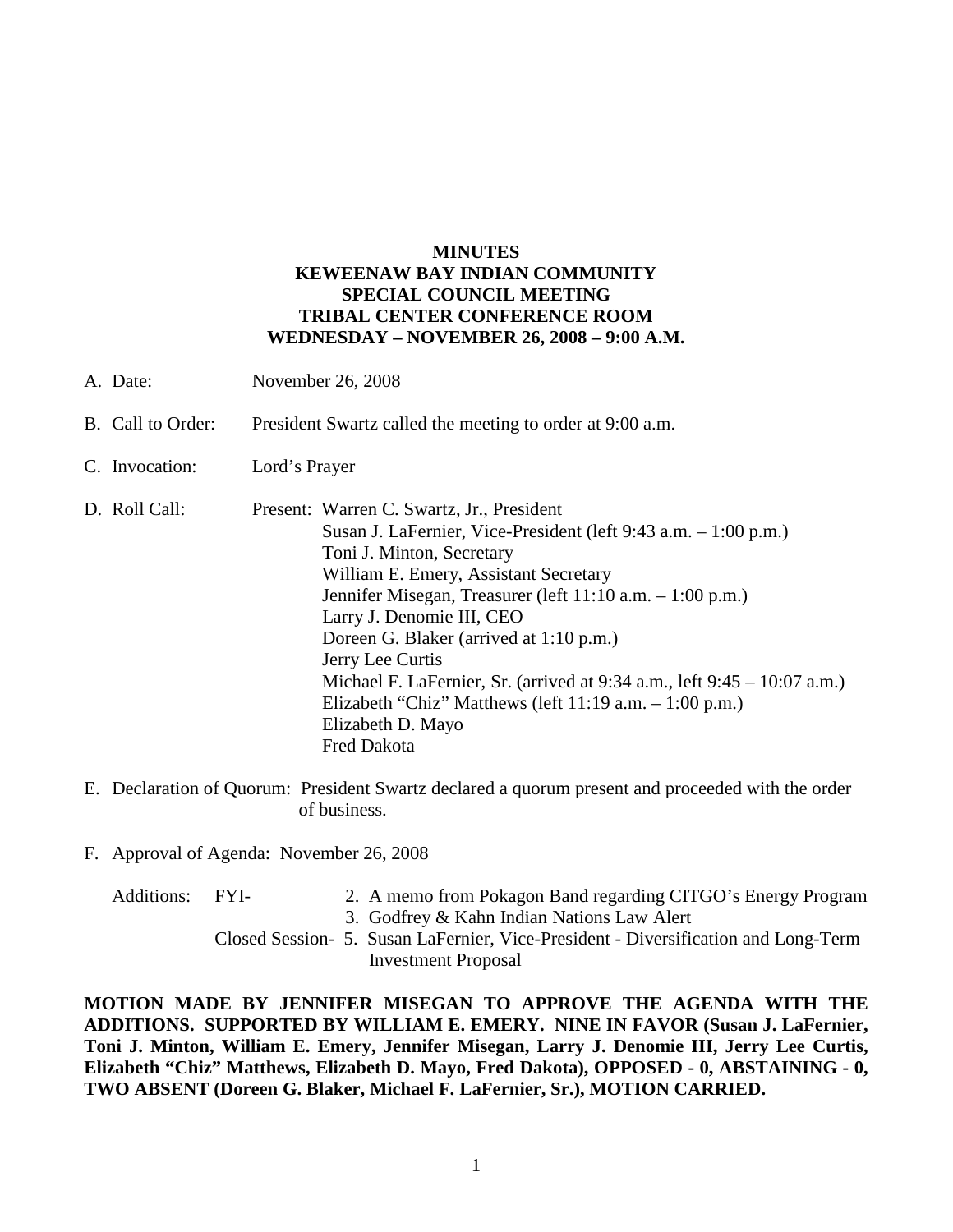- G. Old Business:
	- 1. Jennifer Misegan a) **9:00 a.m. - 3rd Reading –** Title 21B Tobacco Ordinance 2008-02

President Swartz read from the Legislative Process. The Council will consider and may make amendments to the proposed ordinance. [See Legislative File]

Present: President Warren C. Swartz, Jr., Susan LaFernier, Toni J. Minton, William E. Emery, Jennifer Misegan, Larry J. Denomie III, Jerry Lee Curtis, Elizabeth "Chiz" Matthews, Elizabeth D. Mayo, Fred Dakota, Peggy Minton, Jeff Lamson, Ginny Ann Jermac, Beth Waara, Jerry Mayo, Kerry Varline, Debra Picciano, Suzanne Conte and Attorney John Baker.

Jennifer Misegan introduced the Tobacco Ordinance with the intent to prohibit the sale of tax free tobacco products unless sold by the Tribe and to regulate and license individuals to sell taxed tobacco products. Jennifer discussed a nation-to-nation trade agreement with the Seneca Nation from New York for tobacco products. This relationship came about as a result of thousands of cartons of cigarettes being confiscated from Joe Fish and David LeClaire which in turn resulted in the Tribe being notified from their wholesaler in New York that the Seneca Nation informed them that they would no longer be able to sell to anyone from the Keweenaw Bay Indian Community. Members of the Council met with the Seneca Nation and were able to convince them to sell to businesses owned by the Tribe. The nation-to-nation trade agreement would also mean there would be no need for an MOU with the State of Michigan on tobacco regulation. The ordinance will regulate licensed individuals to sell taxed tobacco products and will enable Tribal Members to benefit from the sale of tobacco products, which is believed to be a right for the Tribal Members to purchase tax-free tobacco products and a treaty right of the Tribe to be able to regulate trade on the reservation.

## **MOTION MADE BY JENNIFER MISEGAN TO ADOPT THE PROPOSED TOBACCO ORDINANCE 2008-02. SUPPORTED BY TONI J. MINTON.**

Discussion- Fred Dakota questioned the authority of the Council to change our constitution. Fred stated that he would like a written opinion from the BIA on the proposed ordinance to ensure the ordinance is not stepping on our constitution. Fred wrote a letter to the Gerald Parish, BIA Superintendent, to find out if this was constitutional or not and he also asked the Council to get a written opinion from our lawyers to see if this is constitutional and got nowhere with that. Fred asked President Swartz if he contacted Gerald Parish. President Swartz replied that he did contact Gerald Parish regarding his letter and asked him if it was a habit of the BIA to overlook the Tribe's proposed ordinances and was told that they do not; the BIA only reviews *passed* ordinances, not *proposed* ordinances.

## **MOTION MADE BY ELIZABETH D. MAYO THAT THE PROPOSED TOBACCO ORDINANCE 2008-02 BE THROWN OUT. SUPPORTED BY FRED DAKOTA.**

President Swartz declared the motion out of order; the same effect will result from the original motion

Attorney John Baker stated that the BIA only looks at certain ordinances with the Tribes that are required by the Tribe's constitution.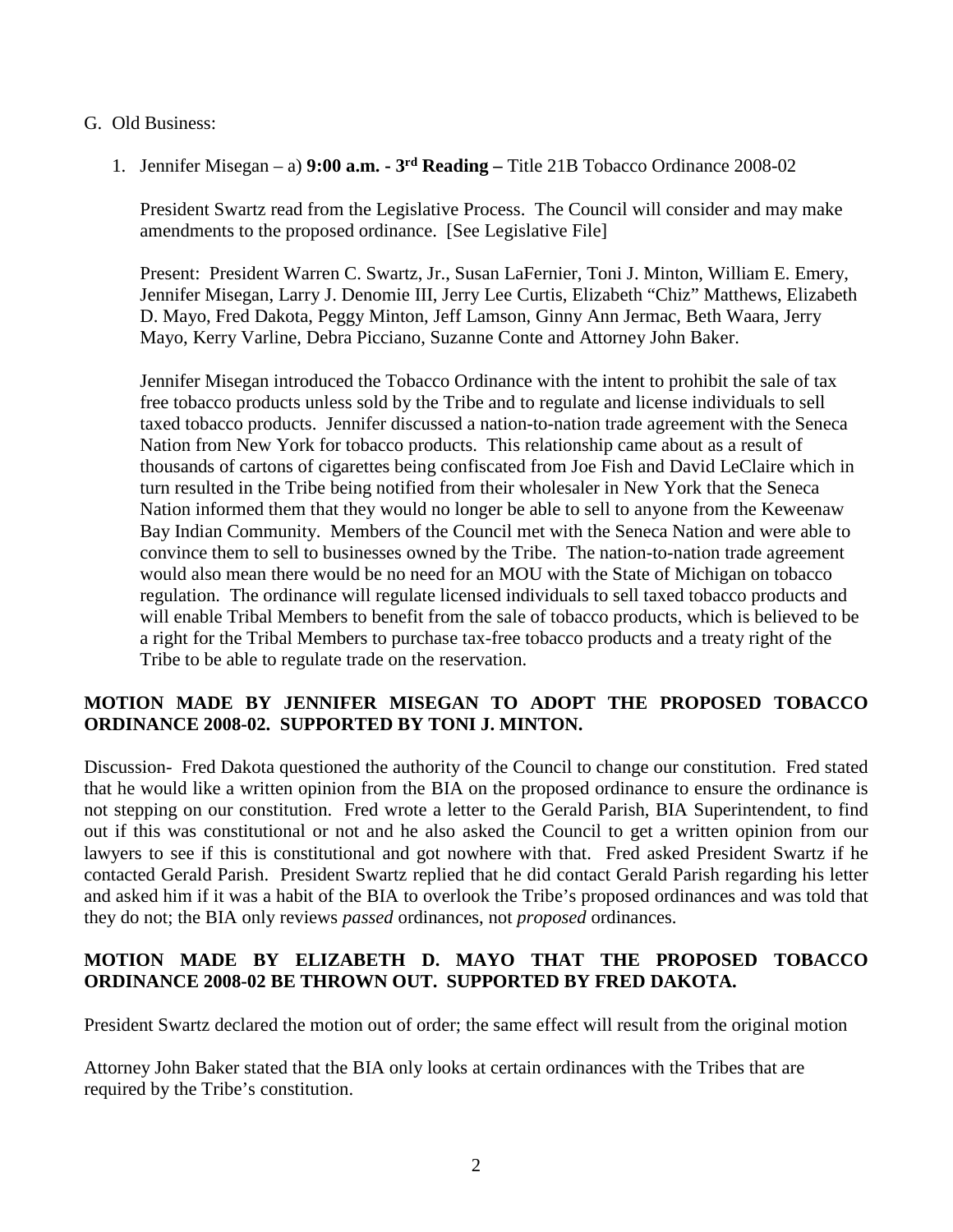Amendment #1 to Section 5, 21B.501- Furnishing of Tobacco Products to a Minor Regarding Spiritual or Cultural Ceremonial Purposes

**MOTION MADE BY JENNIFER MISEGAN TO APPROVE AMENDMENT #1 TO THE PROPOSED TOBACCO ORDINANCE 2008-02 AMENDING SECTION 21B.501. SUPPORTED BY TONI J. MINTON. SEVEN IN FAVOR (Susan J. LaFernier, Toni J. Minton, William E. Emery, Jennifer Misegan, Larry J. Denomie III, Jerry Lee Curtis, Elizabeth "Chiz" Matthews), TWO OPPOSED (Elizabeth D. Mayo, Fred Dakota), ABSTAINING - 0, TWO ABSENT (Doreen G. Blaker, Michael F. LaFernier, Sr.), MOTION CARRIED.**

Amendment #2 Adding to Section 6, add 21B.604- Net Profits from the Sale of Tobacco Products by the Community

**MOTION MADE BY LARRY J. DENOMIE III TO APPROVE AMENDMENT #2 TO THE PROPOSED TOBACCO ORDINANCE 2008-02, ADDING SECTION 21B.604. SUPPORTED BY ELIZABETH "CHIZ" MATTHEWS. SEVEN IN FAVOR (Susan J. LaFernier, Toni J. Minton, William E. Emery, Jennifer Misegan, Larry J. Denomie III, Jerry Lee Curtis, Elizabeth "Chiz" Matthews), TWO OPPOSED (Elizabeth D. Mayo, Fred Dakota), ABSTAINING - 0, TWO ABSENT (Doreen G. Blaker, Michael F. LaFernier, Sr.), MOTION CARRIED.**

Fred Dakota stated his opposition: He doesn't feel there will be any profits from this.

Amendment #3 changes to wording throughout the ordinance for consistency-

**MOTION MADE BY SUSAN J. LAFERNIER TO APPROVE AMENDMENT #3 TO THE PROPOSED TOBACCO ORDINANCE 2008-02, AMENDING THE INTRODUCTORY PARAGRAPH AND AMENDING SECTIONS 21B.301C AND 21B.302A&C. SUPPORTED BY WILLIAM E. EMERY. SEVEN IN FAVOR (Susan J. LaFernier, Toni J. Minton, William E. Emery, Jennifer Misegan, Larry J. Denomie III, Jerry Lee Curtis, Elizabeth "Chiz" Matthews), TWO OPPOSED (Elizabeth D. Mayo, Fred Dakota), ABSTAINING - 0, TWO ABSENT (Doreen G. Blaker, Michael F. LaFernier, Sr.), MOTION CARRIED.**

Elizabeth Mayo stated her opposition: She feels you don't need an MOU if you are doing yourself in.

Return to the original motion with the Amendments:

3rd Reading Tobacco Ordinance 2008-02- Adoption

**MOTION MADE BY JENNIFER MISEGAN TO ADOPT THE PROPOSED TOBACCO ORDINANCE 2008-02 WITH AMENDMENT NUMBERS ONE, TWO AND THREE. SUPPORTED BY TONI J. MINTON. SEVEN IN FAVOR (Susan J. LaFernier, Toni J. Minton, William E. Emery, Jennifer Misegan, Larry J. Denomie III, Jerry Lee Curtis, Elizabeth "Chiz" Matthews), TWO OPPOSED (Elizabeth D. Mayo, Fred Dakota), ABSTAINING - 0, TWO ABSENT (Doreen G. Blaker, Michael F. LaFernier, Sr.), MOTION CARRIED.**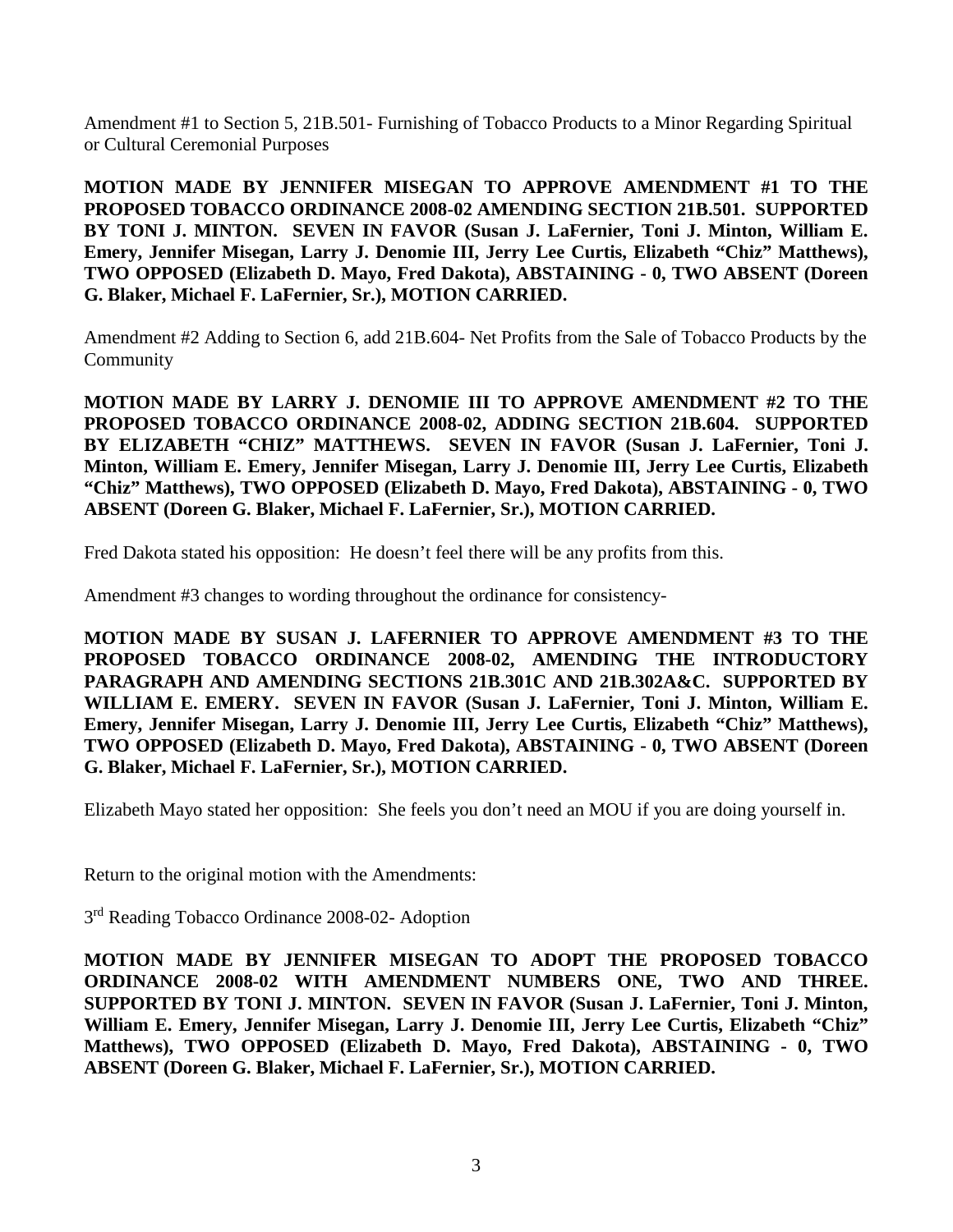Ginny Ann Jermac stated, on behalf of our Tribal Members, I would like to thank you for considering all of our Tribal Members in this proposal and for approving the ordinance.

Beth Waara stated that in reference to Jennifer Misegan's report on what happened in New York, there is a lot more to the story than what the Council is hearing. Joe Fish along with Richard Mayo had a Kentucky license when their cigarettes were seized in New York. She asked the Council to look into it more, of what was actually taking place. President Swartz asked Ms. Waara if she would like to share her story, for the record. She responded that she would like Joe Fish to tell the Council the story, being that she was not there. Toni Minton responded that Joe Fish is not our Tribal Member. Jennifer Misegan stated that after the incident with Joe Fish, the Seneca Nation was not going to sell any cigarettes to anyone on the Keweenaw Bay Indian Community reservation any longer. President Swartz added that what Joe Fish has to say is irrelevant as he is a non-native and the Tribe is working on a nation-to-nation agreement between the Seneca Nation and the Keweenaw Bay Indian Community. What Joe Fish does is up to him and it was not a concern to the Tribe until the tobacco products from the Seneca Nation stopped coming to the Keweenaw Bay Indian Community.

## **Mike LaFernier arrived at 9:34 a.m.**

Jeff Lamson asked the Council if the cigarette shops would be given any time before this takes effect.

President Swartz replied they have thirty days from today. Beth Waara asked if they will be notified. President Swartz said, "You have been notified."

b) Homebound Senior Citizens – A request from Roger Duschene, Treasurer of the Senior Citizens. All seniors are not able to attend the Christmas parties. He asked for Christmas gifts of fruit baskets and a visit for our Homebound Seniors.

The Council, in response to the request from Roger Duschene, suggested to award an increase in the amount of money given to the Baraga County Seniors for their Christmas party to be comparable to the amount given to the Marquette County Seniors based on the number of individuals in the Marquette County divided by the total amount of \$1500.00 that was given for each party. Baraga County has 197 seniors and Marquette County has 52.

**MOTION MADE BY LARRY J. DENOMIE III TO INCREASE THE AMOUNT OF MONEY GIVEN TO THE BARAGA SENIOR CITIZENS TO BE EQUAL TO THOSE SENIORS IN MARQUETTE COUNTY FOR THEIR CHRISTMAS PARTY. SUPPORTED BY WILLIAM E. EMERY. TEN IN FAVOR (Susan J. LaFernier, Toni J. Minton, William E. Emery, Jennifer Misegan, Larry J. Denomie III, Jerry Lee Curtis, Michael F. LaFernier, Sr., Elizabeth "Chiz" Matthews Elizabeth D. Mayo, Fred Dakota), OPPOSED - 0, ABSTAINING - 0, ONE ABSENT (Doreen G. Blaker), MOTION CARRIED.**

H. For Your Information: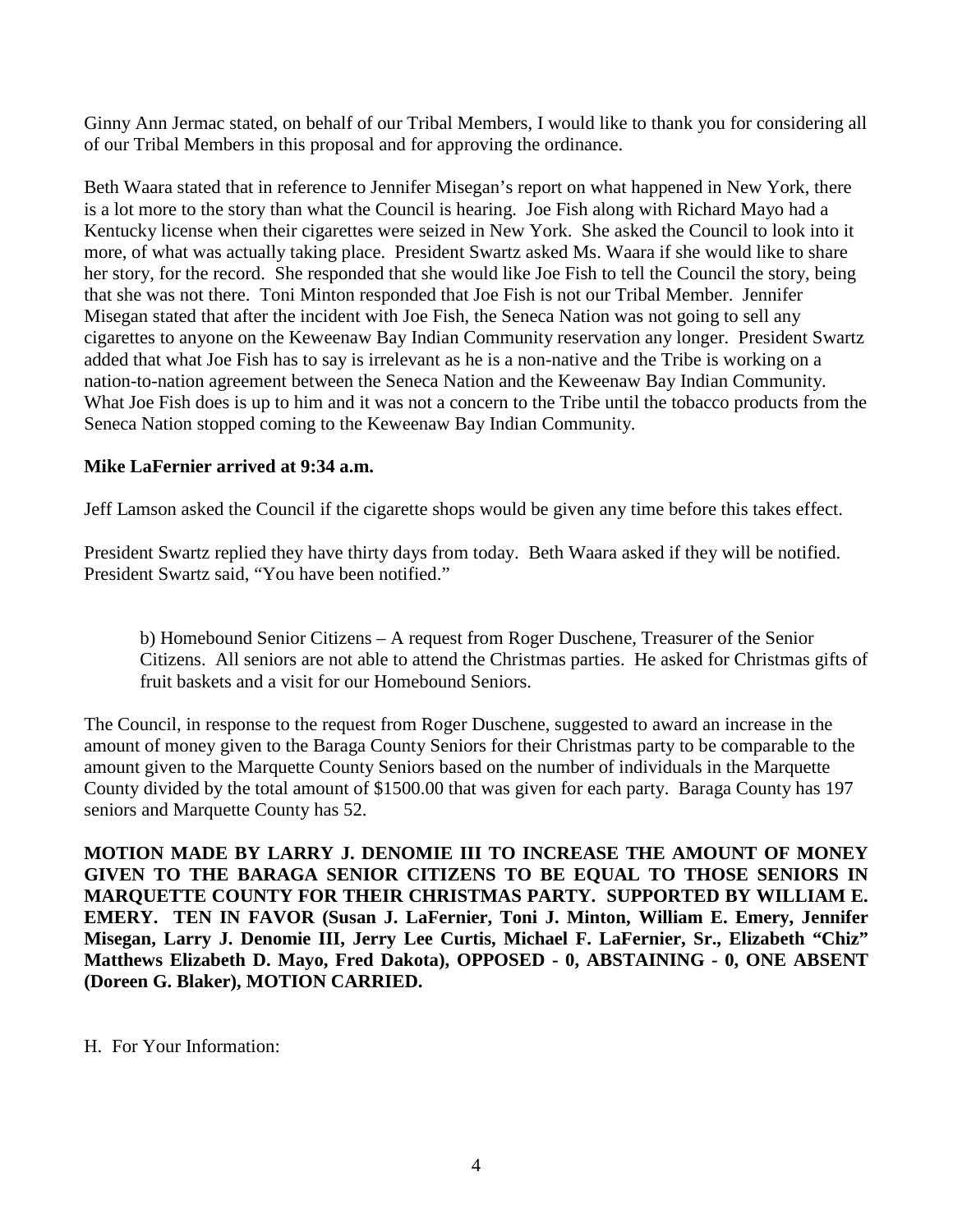- 1. A memo from John Baker, Tribal Attorney for Attorney's Fees and Expenses in connection with litigations in Tribal Court
- 2. A memo from the Pokagon Band regarding CITGO's Heating Energy Assistance Program informational meeting on December 4<sup>th</sup> at New Buffalo, MI
- 3. Godfrey & Kahn Indian Nations Law Alert Class I Designation Under the Clean Air Act: "What it means, why it's important for Tribes."

**Susan LaFernier left at 9:43 a.m.**

**Break: 9:45 – 10:00 a.m.**

**Mike LaFernier left at 9:45 a.m.**

- I. Approval of Meeting Minutes:
	- 1. February 4, 2006

**MOTION MADE BY ELIZABETH D. MAYO TO APPROVE THE FEBRUARY 4, 2006 MEETING MINUTES. SUPPORTED BY TONI J. MINTON. FIVE IN FAVOR (Toni J. Minton, William E. Emery, Larry J. Denomie III, Elizabeth "Chiz" Matthews, Elizabeth D. Mayo), OPPOSED - 0, THREE ABSTAINING (Jennifer Misegan, Jerry Lee Curtis, Fred Dakota), THREE ABSENT (Susan J. LaFernier, Doreen G. Blaker, Michael F. LaFernier, Sr.), MOTION CARRIED.**

2. February 7, 2006

**MOTION MADE BY ELIZABETH "CHIZ" MATTHEWS TO APPROVE THE FEBRUARY 7, 2006 MEETING MINUTES WITH THE CHANGE. SUPPORTED BY LARRY J. DENOMIE III. FIVE IN FAVOR (Toni J. Minton, William E. Emery, Larry J. Denomie III, Elizabeth "Chiz" Matthews, Elizabeth D. Mayo), OPPOSED - 0, THREE ABSTAINING (Jennifer Misegan, Jerry Lee Curtis, Fred Dakota), THREE ABSENT (Susan J. LaFernier, Doreen G. Blaker, Michael F. LaFernier, Sr.), MOTION CARRIED.**

3. September 11, 2008

**MOTION MADE BY TONI J. MINTON TO TABLE THE SEPTEMBER 11, 2008 MEETING MINUTES UNTIL CHANGES ARE MADE AS REQUESTED. SUPPORTED BY JENNIFER MISEGAN. EIGHT IN FAVOR (Toni J. Minton, William E. Emery, Jennifer Misegan, Larry J. Denomie III, Jerry Lee Curtis, Elizabeth "Chiz" Matthews, Elizabeth D. Mayo, Fred Dakota), OPPOSED - 0, ABSTAINING - 0, THREE ABSENT (Susan J. LaFernier, Doreen G. Blaker, Michael F. LaFernier, Sr.), MOTION CARRIED.**

**Mike LaFernier returned at 10:07 a.m.**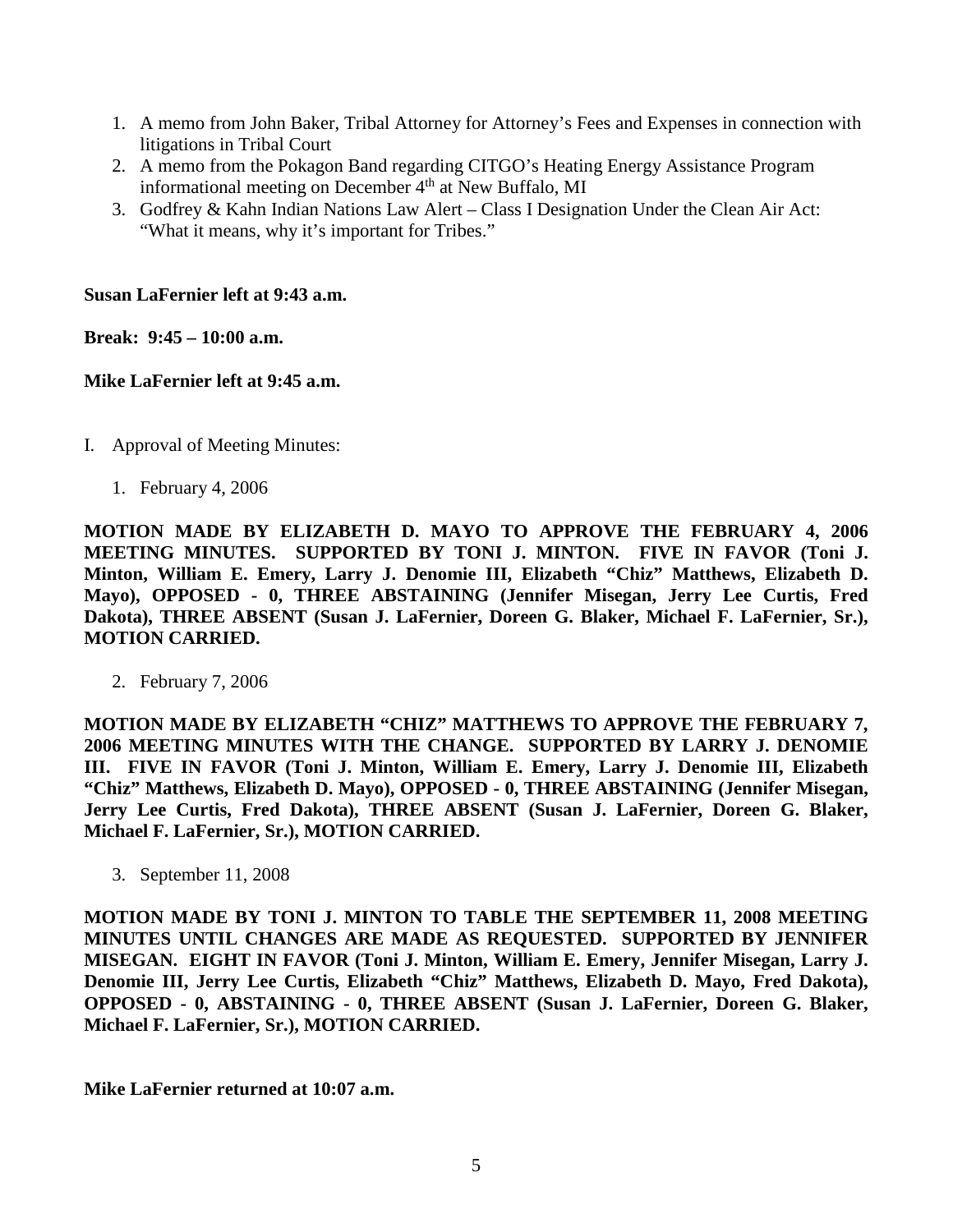4. September 18, 2008

**MOTION MADE BY TONI J. MINTON TO APPROVE THE SEPTEMBER 18, 2008 MEETING MINUTES. SUPPORTED BY ELIZABETH "CHIZ" MATTHEWS. NINE IN FAVOR (Toni J. Minton, William E. Emery, Jennifer Misegan, Larry J. Denomie III, Jerry Lee Curtis, Michael F. LaFernier, Sr., Elizabeth "Chiz" Matthews, Elizabeth D. Mayo**, **Fred Dakota), OPPOSED - 0, ABSTAINING - 0, TWO ABSENT (Susan J. LaFernier, Doreen G. Blaker), MOTION CARRIED.**

5. September 23, 2008

**MOTION MADE BY JENNIFER MISEGAN TO APPROVE THE SEPTEMBER 23, 2008 MEETING MINUTES. SUPPORTED BY TONI J. MINTON. SEVEN IN FAVOR (Toni J. Minton, William E. Emery, Jennifer Misegan, Larry J. Denomie III, Jerry Lee Curtis, Elizabeth "Chiz" Matthews, Elizabeth D. Mayo), ONE OPPOSED (Fred Dakota), ONE ABSTAINING (Michael F. LaFernier, Sr.), TWO ABSENT (Susan J. LaFernier, Doreen G. Blaker), MOTION CARRIED.**

Fred Dakota stated his opposition: He is opposed because it doesn't say what happened in Closed Session.

- J. New Business:
	- 1. John Baker, Attorney New Business License Donald Messer d/b/a Da Shack

**MOTION MADE BY LARRY J. DENOMIE III TO APPROVE THE BUSINESS LICENSE FOR DONALD MESSER, JR. AND CO-APPLICANT JASON MESSER DOING BUSINESS AS DA SHACK. SUPPORTED BY MICHAEL F. LAFERNIER, SR. NINE IN FAVOR (Toni J. Minton, William E. Emery, Jennifer Misegan, Larry J. Denomie III, Jerry Lee Curtis, Michael F. LaFernier, Sr., Elizabeth "Chiz" Matthews, Elizabeth D. Mayo**, **Fred Dakota), OPPOSED - 0, ABSTAINING - 0, TWO ABSENT (Susan J. LaFernier, Doreen G. Blaker), MOTION CARRIED.**

2. Jennifer Misegan, Treasurer – New Businesses

Jennifer stated that a second gas station is being considered in L'Anse. Gregg Nominelli is suggesting a feasibility plan.

**MOTION MADE BY WILLIAM E. EMERY TO MOVE FORWARD WITH A FEASIBILITY STUDY FOR A NEW GAS STATION IN L'ANSE ON US-41. SUPPORTED BY ELIZABETH "CHIZ" MATTHEWS. NINE IN FAVOR (Toni J. Minton, William E. Emery, Jennifer Misegan, Larry J. Denomie III, Jerry Lee Curtis, Michael F. LaFernier, Sr., Elizabeth "Chiz" Matthews, Elizabeth D. Mayo**, **Fred Dakota), OPPOSED - 0, ABSTAINING - 0, TWO ABSENT (Susan J. LaFernier, Doreen G. Blaker), MOTION CARRIED.**

- K. Closed Session:
	- 1. Jennifer Misegan, Treasurer 2% Distributions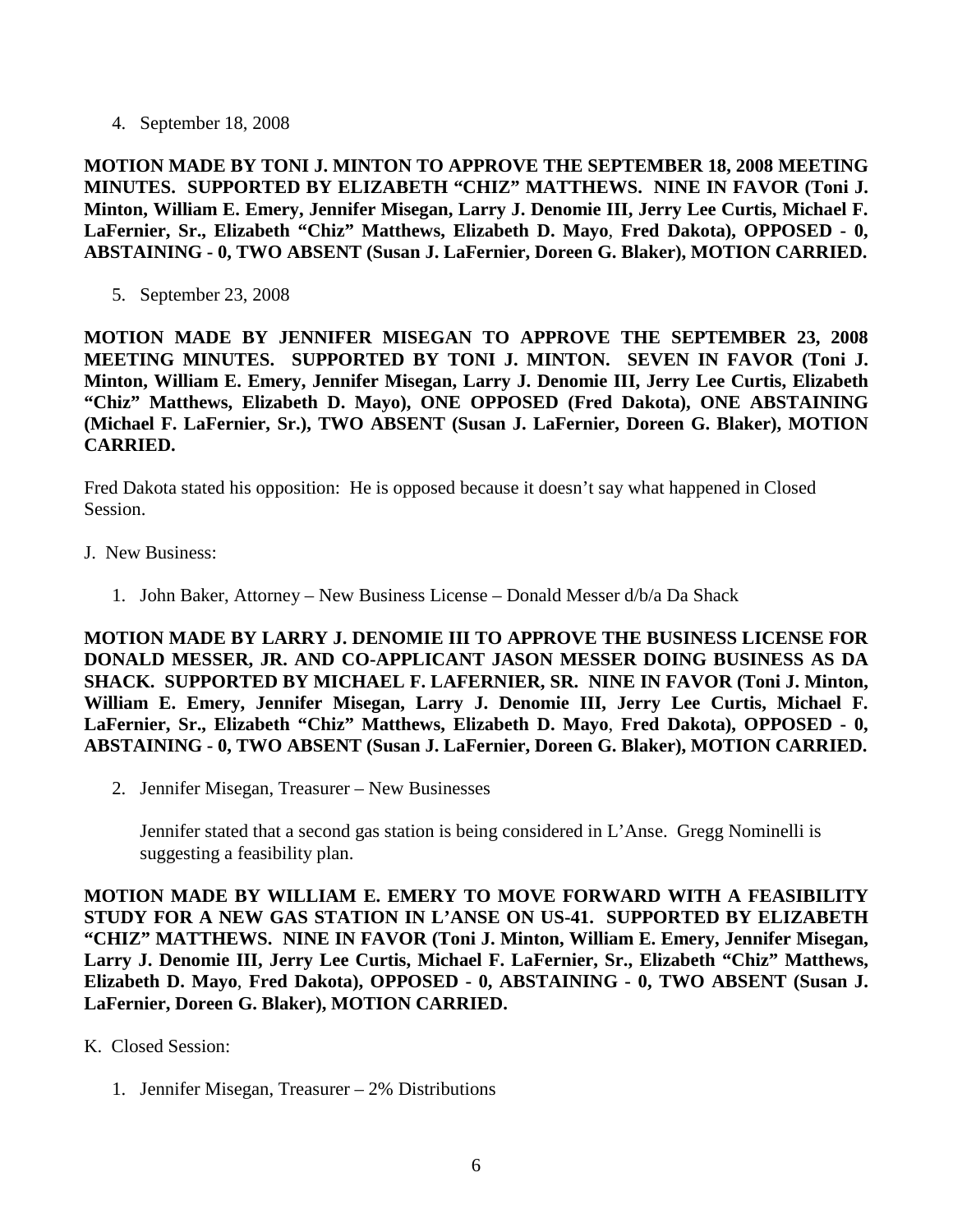- 2. John Mantila, Baraga Casino/David Haataja, Marquette Casino/Jackie Marinich, Marketing **Director**
- 3. **1:00 p.m. Grievance Hearing Case #007-08**
- 4. Warren C. Swartz, Jr., President
- 5. Susan LaFernier, Vice-President Diversification and Long-Term Investment Proposal

**MOTION MADE BY ELIZABETH "CHIZ" MATTHEWS TO GO INTO CLOSED SESSION AT 10:18 A.M. SUPPORTED BY MICHAEL F. LAFERNIER, SR. SEVEN IN FAVOR (Toni J. Minton, William E. Emery, Jennifer Misegan, Larry J. Denomie III, Jerry Lee Curtis, Michael F. LaFernier, Sr., Elizabeth "Chiz" Matthews), TWO OPPOSED (Elizabeth D. Mayo, Fred Dakota), ABSTAINING - 0, TWO ABSENT (Susan J. LaFernier, Doreen G. Blaker), MOTION CARRIED.**

**Break: 10:25 – 10:35 a.m.**

**Jennifer Misegan left 11:10 a.m. – 1:00 p.m.**

**Elizabeth Matthews left 11:19 a.m. – 1:00 p.m.**

**Lunch: 11:42 a.m. – 1:00 p.m.**

**Susan LaFernier returned at 1:00 p.m.**

**Doreen Blaker arrived at 1:10 p.m.**

**Break: 2:21 – 2:31 p.m.**

**MOTION MADE BY ELIZABETH D. MAYO TO GO INTO OPEN SESSION AT 3:08 P.M. SUPPORTED BY MICHAEL F. LAFERNIER, SR. TEN IN FAVOR (Susan J. LaFernier, Toni J. Minton, William E. Emery, Larry J. Denomie III, Doreen G. Blaker, Jerry Lee Curtis, Michael F. LaFernier, Sr., Elizabeth "Chiz" Matthews, Elizabeth D. Mayo, Fred Dakota), OPPOSED - 0, ABSTAINING - 0, ONE ABSENT (Jennifer Misegan), MOTION CARRIED.**

(Jennifer Misegan out of the room)

**Break: 3:09 – 3:13 p.m.**

2% Distributions April – September 2008-

**MOTION MADE BY TONI J. MINTON TO APPROVE RESOLUTIONS KB-1645-2008 AND KB-1646-2008 FOR THE BARAGA AND MARQUETTE 2% DISTRIBUTIONS. SUPPORTED BY SUSAN J. LAFERNIER. ALL IN FAVOR (Susan J. LaFernier, Toni J. Minton, William E. Emery, Jennifer Misegan, Larry J. Denomie III, Doreen G. Blaker, Jerry Lee Curtis, Michael F. LaFernier, Sr., Elizabeth "Chiz" Matthews, Elizabeth D. Mayo, Fred Dakota), OPPOSED - 0, ABSTAINING - 0, ABSENT - 0, MOTION CARRIED.**